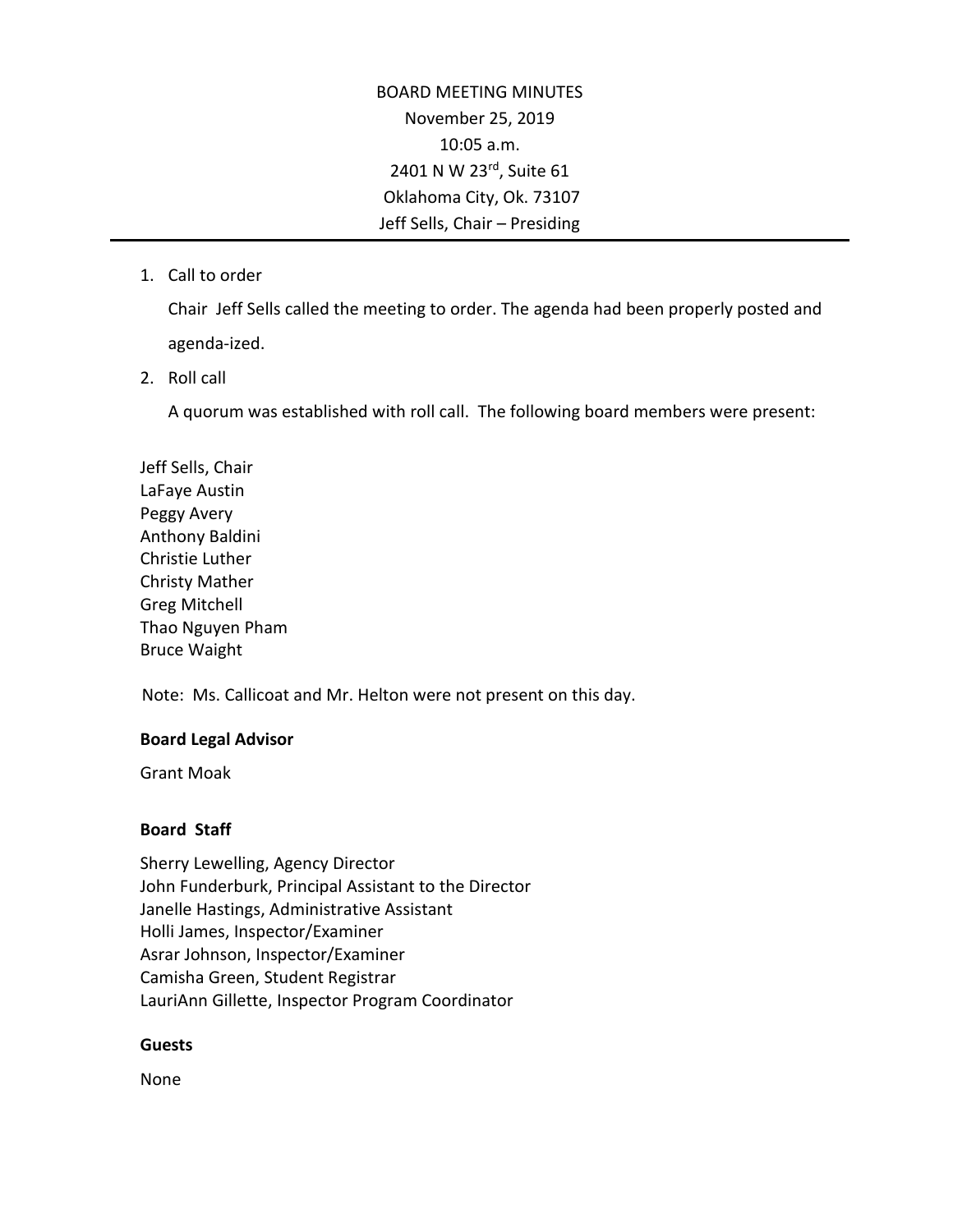## 3. Director's report - Sherry G. Lewelling

## Agency Staffing

Ms. Lewelling said she was waiting until after the first of the year to post the job opening for the inspector position, adding that this time of year is not a good time to bring on a new hire due to the training requirements and scheduling around the holidays. We also have an office position open which we will try to fill at that same time.

## NIC Executive Director's Meeting

Ms. Lewelling said they completed or updated which states issue what types of license, the training requirements, and continued education requirements, as well as cost for licensure. We also reviewed/revised the committee mission and vision and revised some of the best practices for sanitation and safety and investigations. Our mission is to get as many states as possible to have equivalent standards and be more uniform in our processes.

## Occupational Task Force Review

Ms. Lewelling said this was her fourth meeting with the committee that is reviewing all occupational and professional license issued by various state agencies in Oklahoma. She was very thankful to have support from the Board's Legislative committee, Jeff Sells, Bruce Waight, Shelly Callicoat and Christy Luther. The committee has not made any recommended changes to any of our licenses but has decided to do a further review next year. Ms Lewelling said that Labor Commissioner Leslie Osborn has a real perspective on the safety risks involved with what we do.

# Inspector statistics

For the months of September and October 2010 we had 856 actual salon inspections, 202 attempted salon inspections, 19 school inspections for a total of 1,077 inspections. Ms. Lewelling added that numbers were a little lower for September as all inspectors were out for one week due to CLEAR training. (Council on Licensure, Enforcement and Regulation.)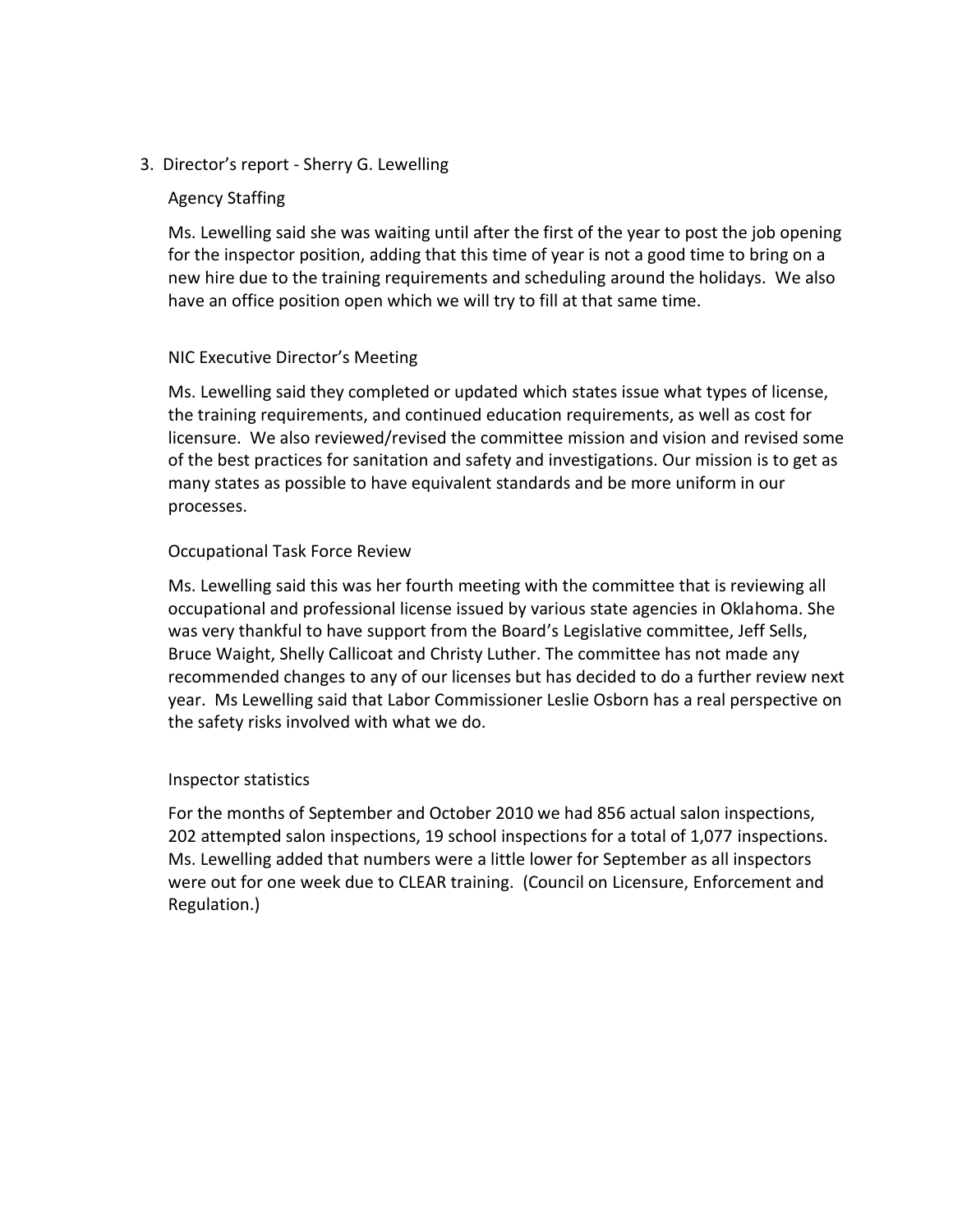## 4. NABBA Conference Report – Bruce Waight

Mr. Waight attended the NABBA conference with Ms. Lewelling in Reno, NV. He said there were fifteen of twenty-three member states in attendance. He was excited to report that he was elected 3<sup>rd</sup> Vice President and also sits on the social media committee and financial committee. He said the focus of the conference was on de-regulation, reduction of hours and increase new member states. The mid-year conference will be February 22-25 in Dallas TX.

Ms. Austin made a motion to allow Mr. Waight, Mr. Baldini, Ms. Nguyen-Pham, Mr. Sells and Ms Lewelling to attend the NABBA mid-year conference in February 2020 in Dallas TX.

## VOTING:

Austin, yes; Avery, yes; Baldini, yes; Luther, yes; Mather, yes; Mitchell, yes; Nguyen Pham, yes; Waight, yes.

Motion passed.

5. Legislative Committee Report including possible changes to the Board's enabling act, Bruce Waight

The main changes to legislation included the definition of 'barber pole', allowing the renewal of licenses expired more than five years by submitting cumulative renewal fess and penalty fees and successfully passing the board safety and sanitation exam.

6. Discussion and possible action to approve or disapprove the legislative committee recommendations.

A motion was made by Mr. Baldini and seconded by Ms. Austin to approve legislative committee recommendations.

VOTING: Austin, Australian Management of the Contract of the Contract of Austin, Austin, yes; Avery, yes; Baldini, yes; Luther, yes; Mather, yes; Mitchell, yes; Nguyen Pham, yes; Waight, yes.

Motion passed.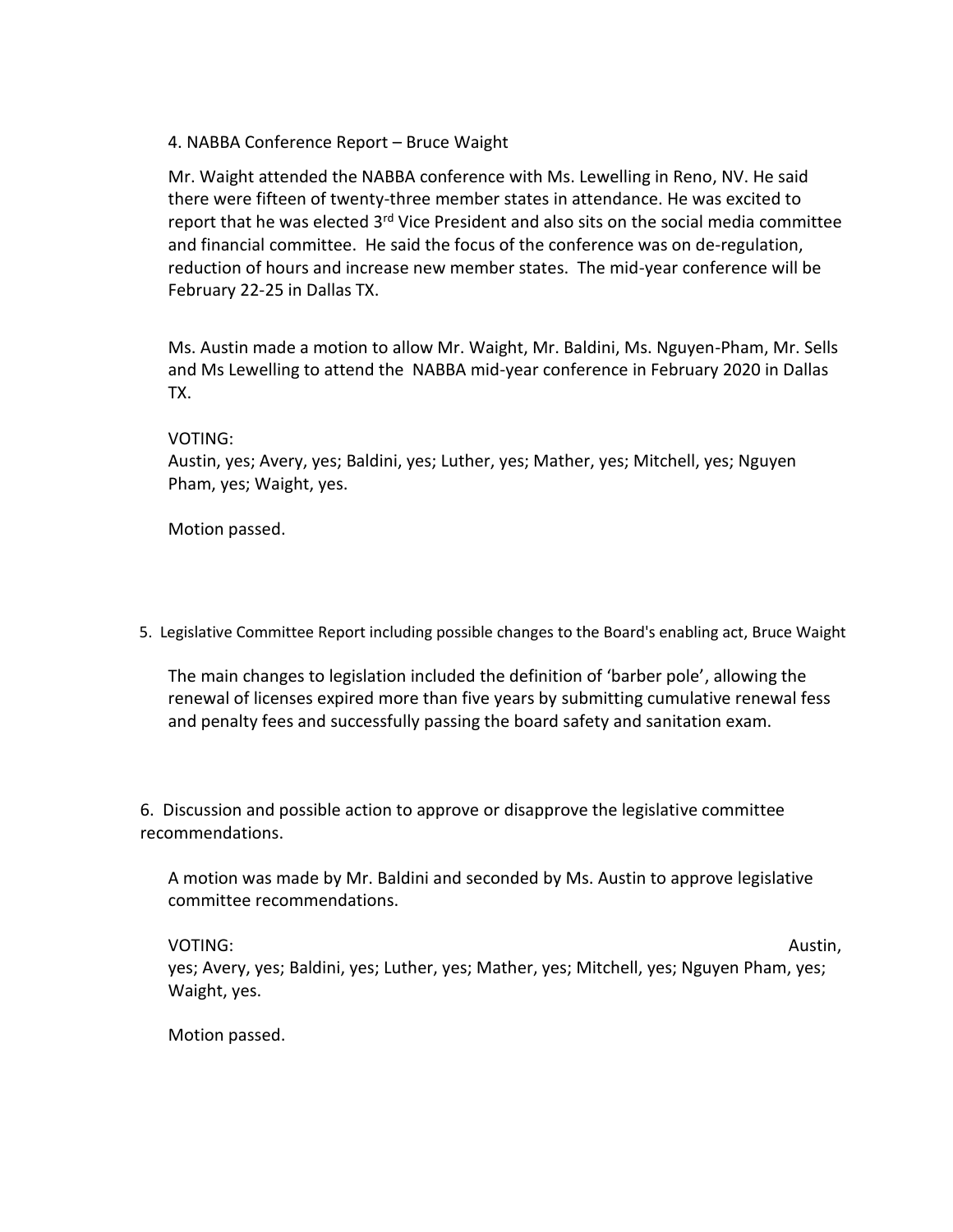7. Discussion and possible action to enter into executive session pursuant to 25 O.S. §307(B)(1) to conduct performance review and discuss the employment of the Executive Director.

A motion was made by Mr. Baldini and seconded by Ms. Mather to enter into executive session.

#### VOTING:

Austin, yes; Avery, yes; Baldini, yes; Luther, yes; Mather, yes; Mitchell, yes; Nguyen Pham, yes; Waight, yes.

Motion passed.

\*\*\*Executive Session\*\*\*

A motion was made by Ms. Avery and seconded by Mr. Baldini to re-enter open session.

#### VOTING:

Austin, yes; Avery, yes; Baldini, yes; Luther, yes; Mather, yes; Mitchell, yes; Nguyen Pham, yes; Waight, yes.

Motion passed.

Discussion and possible action on matters discussed in executive session.

Mr. Sells said we had a good discussion and turned it over to Ms. Austin.

8. Director's evaluation report – LaFaye Austin

A motion was made by Ms. Austin and seconded by Mr. Baldini to raise Ms. Lewelling's salary to the maximum allowed.

#### VOTING:

Austin, yes; Avery, yes; Baldini, yes; Luther, yes; Mather, yes; Mitchell, yes; Nguyen Pham, yes; Waight, yes.

Motion passed.

Mr. Sells and other members expressed appreciation for Ms. Lewelling and the job she does, the more tasks she has taken on and being available to everyone at any time. Mr. Sells clarified this raise would be effective immediately.